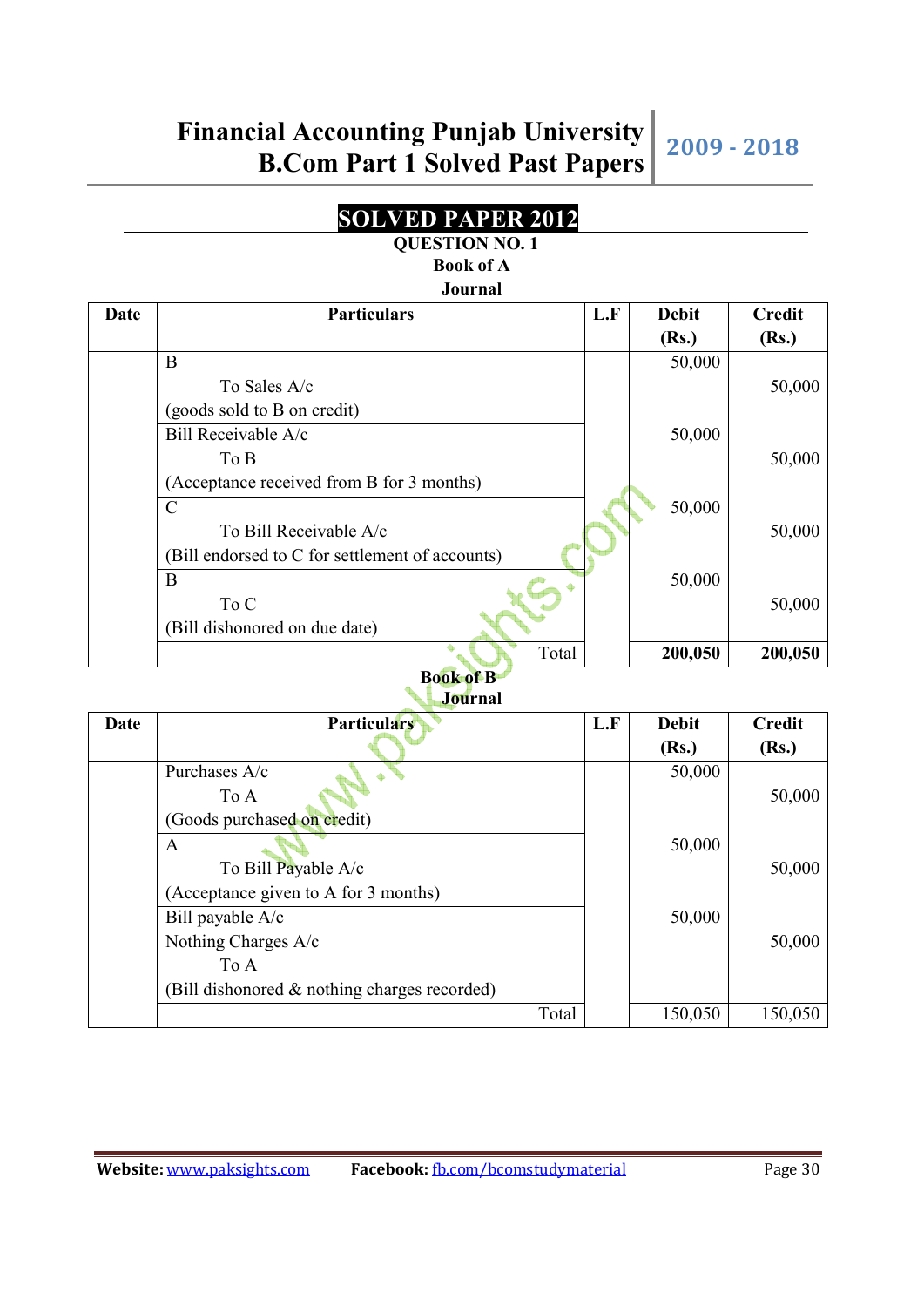| <b>Book of C</b> |  |
|------------------|--|
| Journal          |  |

| Date | <b>Particulars</b>     | L.F | <b>Debit</b> | <b>Credit</b> |
|------|------------------------|-----|--------------|---------------|
|      |                        |     | (Rs.)        | (Rs.)         |
|      | Bill Receivable A/c    |     | 50,000       |               |
|      | To A                   |     |              | 50,000        |
|      | (Bill endorsed from A) |     |              |               |
|      | D                      |     | 50,000       |               |
|      | To Bill Receivable A/c |     |              | 50,000        |
|      | (Bill endorsed from D) |     |              |               |
|      | $\mathbf{A}$           |     | 50,000       |               |
|      | To D                   |     |              | 50,000        |
|      | (Bill dishonored)      |     |              |               |
|      | Total                  |     | 150,050      | 150,050       |
|      |                        |     |              |               |

#### **Book of D**

|      | <b>Journal</b>                                  |     |              |               |
|------|-------------------------------------------------|-----|--------------|---------------|
| Date | <b>Particulars</b>                              | L.F | <b>Debit</b> | <b>Credit</b> |
|      |                                                 |     | (Rs.)        | (Rs.)         |
|      | Bill Receivable A/c                             |     | 50,000       |               |
|      | To C                                            |     |              | 50,000        |
|      | (Bill endorsed from A)                          |     |              |               |
|      | Bank A/c                                        |     | 50,000       |               |
|      | Discount A/c $(50,000 \times 12\% \times 3/12)$ |     |              | 50,000        |
|      | To Bill Receivable A/c                          |     |              |               |
|      | (Bill dishonored from Bank $(a)$ 125 p.a)       |     |              |               |
|      | $\mathcal{C}$                                   |     | 50,000       |               |
|      | To Bank                                         |     |              | 50,000        |
|      | (Bill dishonored)                               |     |              |               |
|      | Total                                           |     | 150,050      | 150,050       |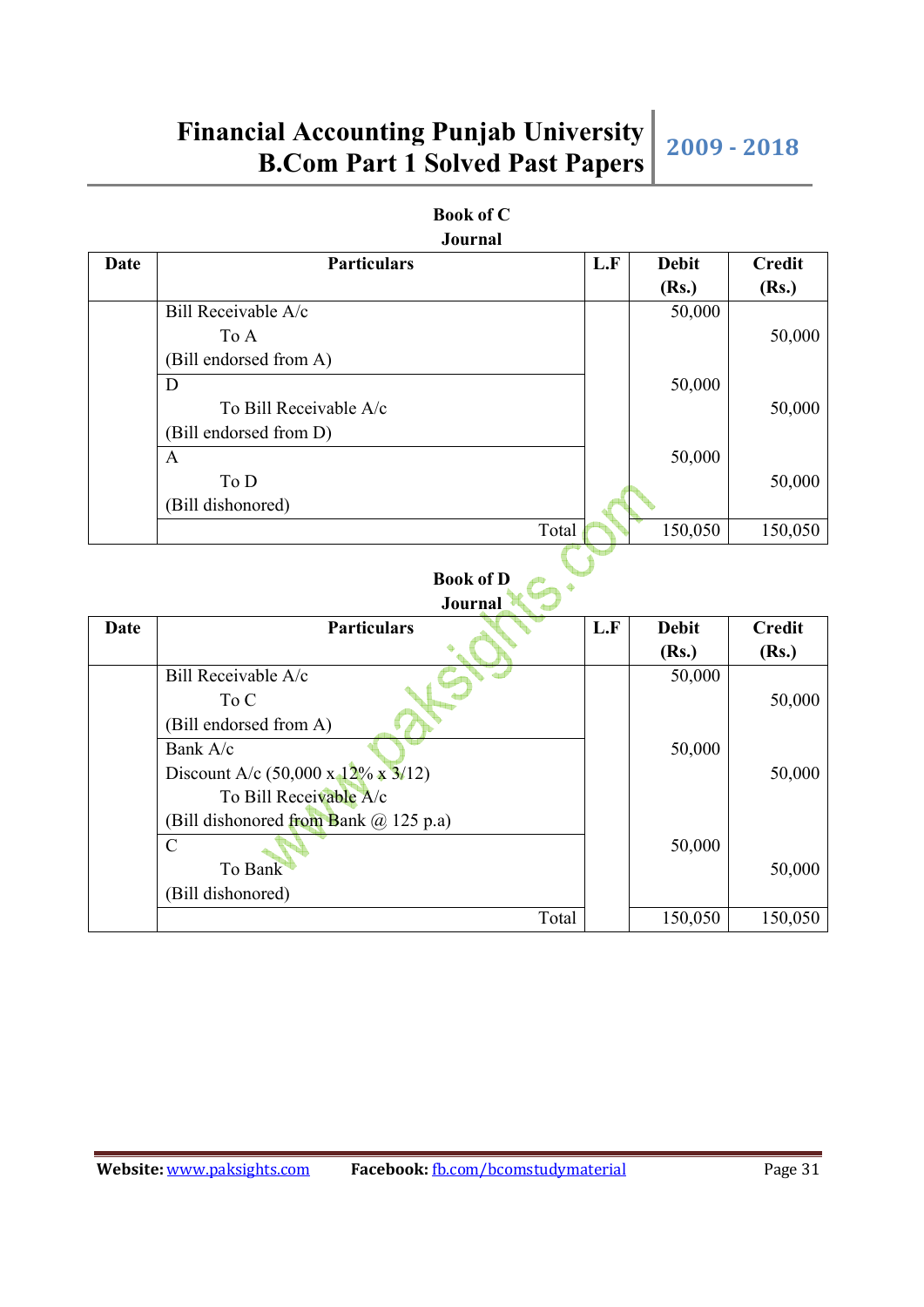|  | <b>Book of Bank</b> |
|--|---------------------|
|  | Journal             |

| <b>Date</b> |                                                | <b>Particulars</b>    |           |                                        | L.F         | <b>Debit</b> |            | <b>Credit</b> |
|-------------|------------------------------------------------|-----------------------|-----------|----------------------------------------|-------------|--------------|------------|---------------|
|             |                                                |                       |           |                                        |             | (Rs.)        |            | (Rs.)         |
|             | Bill Receivable A/c                            |                       |           |                                        |             | 50,000       |            |               |
|             | To Discount A/c                                |                       |           |                                        |             |              |            | 1,500         |
|             | To D                                           |                       |           |                                        |             |              |            | 48,500        |
|             | (Bill Discounted @ 12% p.a.)                   |                       |           |                                        |             |              |            |               |
|             | D                                              |                       |           |                                        |             | 50,050       |            |               |
|             | To Bill Receivable A/c                         |                       |           |                                        |             |              |            | 50,000        |
|             | To Cash A/c                                    |                       |           |                                        |             |              |            | 50            |
|             | (Bill dishonored 2 nothing charges paid        |                       |           |                                        |             |              |            |               |
|             |                                                |                       |           | Total                                  |             | 100,050      |            | 100,050       |
|             |                                                |                       |           |                                        |             |              |            |               |
|             |                                                | <b>Question No. 2</b> |           |                                        |             |              |            |               |
|             |                                                |                       | Mr. Aqeel |                                        |             |              |            |               |
|             |                                                |                       |           | <b>Revised Cash Book (Bank Column)</b> |             |              |            |               |
| <b>Date</b> | <b>Particulars</b><br>Balance b/d              | Rs.<br>33,456         | Date      | Adjustment for undercast               | Particulars |              | Rs.<br>400 |               |
|             | Cheque wrongly recorded                        |                       |           | Cheque issued wrongly                  |             |              |            |               |
|             | in cash column now                             | 600                   |           | recorded in cash column                |             |              |            |               |
|             | adjusted                                       |                       |           | now adjusted                           |             |              |            |               |
|             | Adjustment of debit balance                    |                       |           | Trade subscription                     |             |              | 524        |               |
|             | wrongly bought down on                         | 12,208                |           |                                        |             |              | 400        |               |
|             | credit                                         | 1,000                 |           | Balance c/d                            |             |              |            |               |
|             | Dividend collected                             |                       |           |                                        |             |              | 47,340     |               |
|             | Adjustment of cheque<br>Wrongly credited twice | 1,400<br>48,664       |           |                                        |             |              |            |               |
|             |                                                |                       | Mr. Aqeel |                                        |             |              | 48,664     |               |
|             |                                                |                       |           | <b>Bank Reconciliation Statement</b>   |             |              |            |               |
|             |                                                |                       |           | As on 31 <sup>st</sup> March 2011      |             |              |            |               |
|             |                                                |                       |           |                                        |             |              | Rs.        |               |
|             | $B$ alance as ner Cash $B$ ook $(Dr)$          |                       |           |                                        |             |              | 17.310     |               |

| Balance as per Cash Book (Dr.)                               | 47,340 |
|--------------------------------------------------------------|--------|
| Add: Cheques Issued but not yet uncashed $(46,056 - 31,260)$ | 14,796 |
| Balance as per Pass Book (Cr.)                               | 62,136 |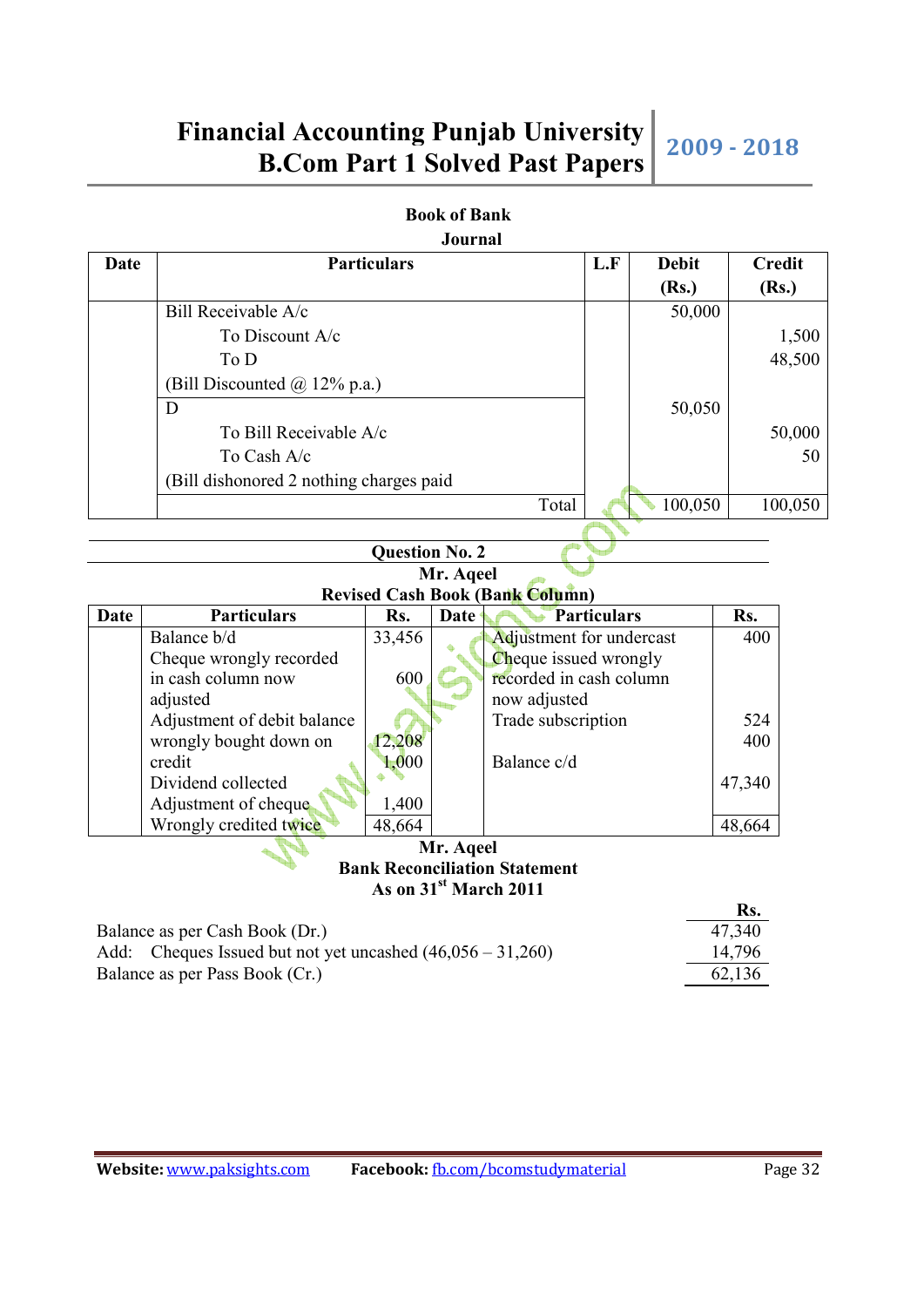| <b>QUESTION NO. 3</b>                        |          |                                                      |           |  |  |  |  |
|----------------------------------------------|----------|------------------------------------------------------|-----------|--|--|--|--|
| Mr.                                          |          |                                                      |           |  |  |  |  |
| <b>Trading and Profit &amp; Loss Account</b> |          |                                                      |           |  |  |  |  |
|                                              |          | For the period ended 31 <sup>st</sup> December, 2011 |           |  |  |  |  |
|                                              | Rs.      |                                                      | Rs.       |  |  |  |  |
| 540,00<br>To Purchases (Adjusted)            |          | <b>By Sales</b>                                      | 1,390,200 |  |  |  |  |
| Less: Stock on 31-12-2010<br>$\theta$        | 534,000  |                                                      |           |  |  |  |  |
| Over cast                                    | 86,400   |                                                      |           |  |  |  |  |
| (6,000)<br>To Wages                          | 4,500    |                                                      |           |  |  |  |  |
| To Carriage Inwards                          |          |                                                      |           |  |  |  |  |
|                                              |          |                                                      |           |  |  |  |  |
| To Gross Profit c/d                          | 765,300  |                                                      |           |  |  |  |  |
|                                              |          |                                                      |           |  |  |  |  |
| To Salaries                                  | 1,390,20 | By Gross Profit b/d                                  | 1,390,200 |  |  |  |  |
| Add:<br>Unpaid<br>66,000                     |          |                                                      |           |  |  |  |  |
| 54,000                                       |          |                                                      | 765,300   |  |  |  |  |
| To Postage & Telegrams                       |          |                                                      |           |  |  |  |  |
| To Provision for Bad Debts (w-1)             |          |                                                      |           |  |  |  |  |
| To Carriage Outwards                         |          |                                                      |           |  |  |  |  |
| To General Expenses                          |          |                                                      |           |  |  |  |  |
| To Interest on Capital                       |          |                                                      |           |  |  |  |  |
| $(414,000 \times 5\%)$                       |          |                                                      |           |  |  |  |  |
| To Transfer to Reserve A/c                   |          |                                                      |           |  |  |  |  |
| $(414,000 \times 5\%)$                       |          |                                                      |           |  |  |  |  |
| To Transfer to Reserve A/c                   |          |                                                      |           |  |  |  |  |
| $(593, 610 \times 2.5\%)$                    |          |                                                      |           |  |  |  |  |
| To Net Profit Transferred to                 |          |                                                      |           |  |  |  |  |
| Capital A/c                                  |          |                                                      |           |  |  |  |  |
|                                              | 765,300  |                                                      | 765,300   |  |  |  |  |

### **Mr. ……………………………. Balance Sheet**

| As on 31 <sup>st</sup> December, 2011 |         |        |                         |          |         |
|---------------------------------------|---------|--------|-------------------------|----------|---------|
| <b>Liabilities</b>                    |         | Rs.    | <b>Assets</b>           |          | Rs.     |
| <b>Current Liabilities:</b>           |         |        | <b>Current Assets:</b>  |          |         |
| <b>Sundry Creditors</b>               |         | 60,000 | Cash-in-hand            |          | 4,800   |
| <b>Bill Payable</b>                   |         | 30,000 | Cash-at-bank            |          | 31,800  |
| Salaries Unpaid                       |         | 54,000 | <b>Bills Receivable</b> |          | 30,000  |
| <b>Reserves:</b>                      |         |        | <b>Sundry Debtors</b>   | 303,600  |         |
| Reserves                              | 120,000 |        | Less: Provision for     |          |         |
| Add:<br>Transfers                     | 14,848  |        | <b>Bad Debts</b>        | (7, 590) | 296,010 |
| <b>Owner's Equity:</b>                |         |        | <b>Closing Stocks</b>   |          | 180,000 |
| Capital                               | 420,000 |        | <b>Fixed Assets:</b>    |          |         |

٨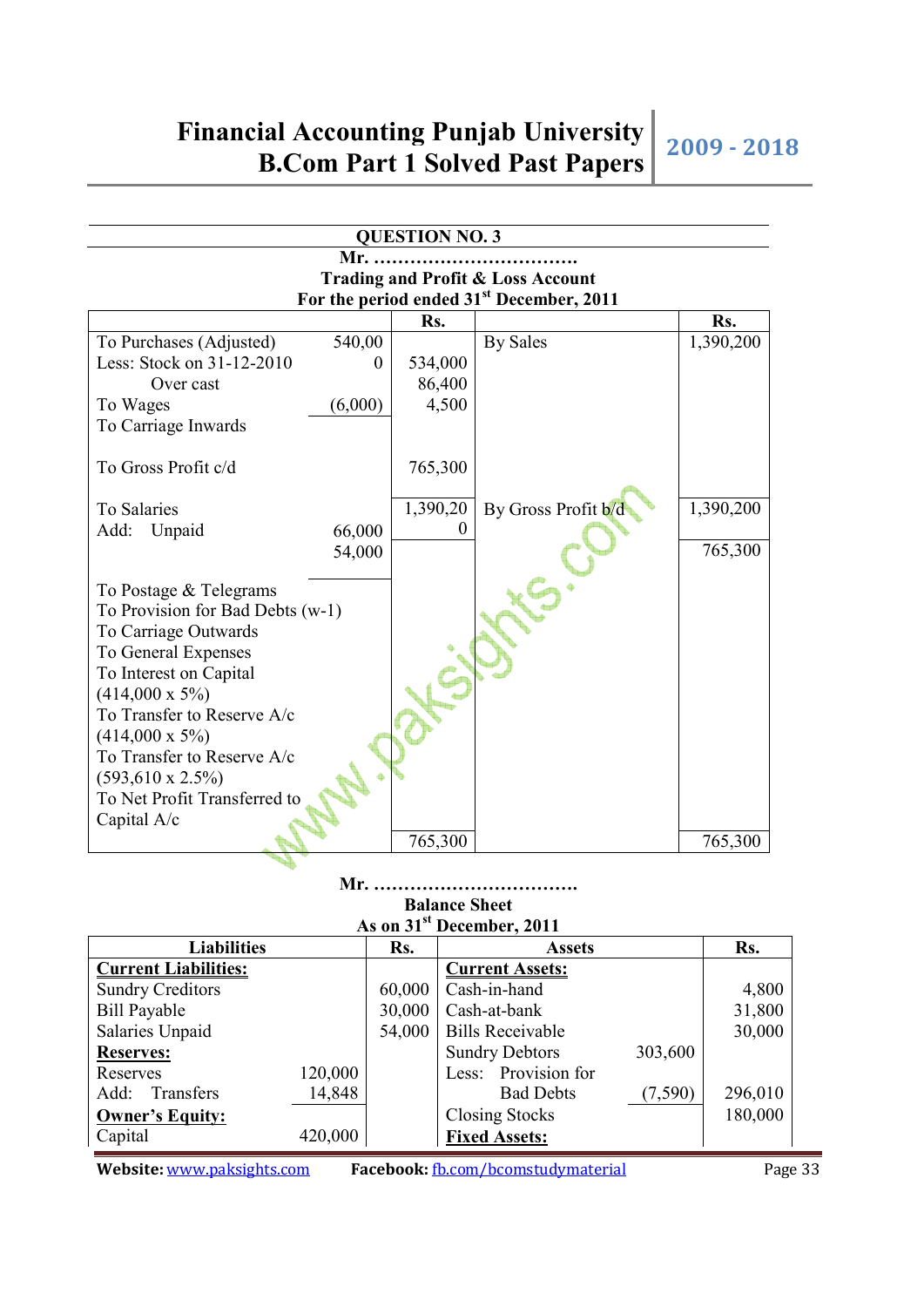| Add:<br>Add:<br>Capital | Net Profit<br>579,062<br>20,700<br>Interest on    | Plant & Machinery<br><b>Building</b> |                                    | 450,000<br>300,000 |
|-------------------------|---------------------------------------------------|--------------------------------------|------------------------------------|--------------------|
| Less:                   | Last Year<br>Profit Overstated<br>(6,000)         |                                      |                                    | 1,292,610          |
| <b>WORKINGS:</b>        |                                                   |                                      |                                    |                    |
| $(w-1)$                 |                                                   |                                      |                                    |                    |
|                         | N<br>303,600 X 2.5%<br>$=$                        | $= 7,590$                            |                                    |                    |
|                         | $= 5,700$<br>B<br>$=$                             |                                      |                                    |                    |
|                         | $= 2,100$<br>$\mathcal{O}$<br>$=$                 |                                      |                                    |                    |
|                         | ${\bf N}$<br>$-$ O<br>B<br>$+$                    |                                      |                                    |                    |
|                         | 7,590<br>$+$                                      | $5,700 - 2,100 = 11,190$             |                                    |                    |
|                         |                                                   |                                      | $\rightarrow$ P & L A/c (Dr. Side) |                    |
|                         | B/S Assets Side Less from Debtors                 |                                      |                                    |                    |
|                         | <b>QUESTION NO. 4</b>                             |                                      |                                    |                    |
|                         |                                                   | <b>Rectifying Entries</b>            |                                    |                    |
| <b>Date</b>             | <b>Particulars</b>                                | L.F                                  | <b>Debit</b>                       | <b>Credit</b>      |
|                         |                                                   |                                      | (Rs.)                              | (Rs.)              |
| (i)                     | Suspense A/c                                      |                                      | 90                                 |                    |
|                         | To Stationary A/c                                 |                                      |                                    | 90                 |
|                         | (Stationary A/c rectified)                        |                                      |                                    |                    |
| (ii)                    | Alam                                              |                                      | 650                                |                    |
|                         | To Suspense A/c                                   |                                      |                                    | 650                |
|                         | (Alam A/c rectified)                              |                                      |                                    |                    |
| (iii)                   | Machinery A/c                                     |                                      | 250                                |                    |
|                         | Suspense A/c                                      |                                      | 270                                |                    |
|                         | To Wages A/c<br>(Machinery & wages A/c rectified) |                                      |                                    | 520                |
| (iv)                    | Suspense A/c                                      |                                      | 880                                |                    |
|                         | To Sale A/c                                       |                                      |                                    | 350                |
|                         | To Purchases A/c                                  |                                      |                                    | 530                |
|                         | (Purchases & sales A/c rectified)                 |                                      |                                    |                    |
| (v)                     | Fawad                                             |                                      | 3,000                              |                    |
|                         | To Suspense A/c                                   |                                      |                                    | 3,000              |
|                         | (Fawad's &furniture accounts rectified)           |                                      |                                    |                    |
| (vi)                    | Sales A/c                                         |                                      | 6,000                              |                    |
|                         | To Furniture A/c                                  |                                      |                                    | 6,000              |
|                         | (Sales & furniture accounts rectified)            |                                      |                                    |                    |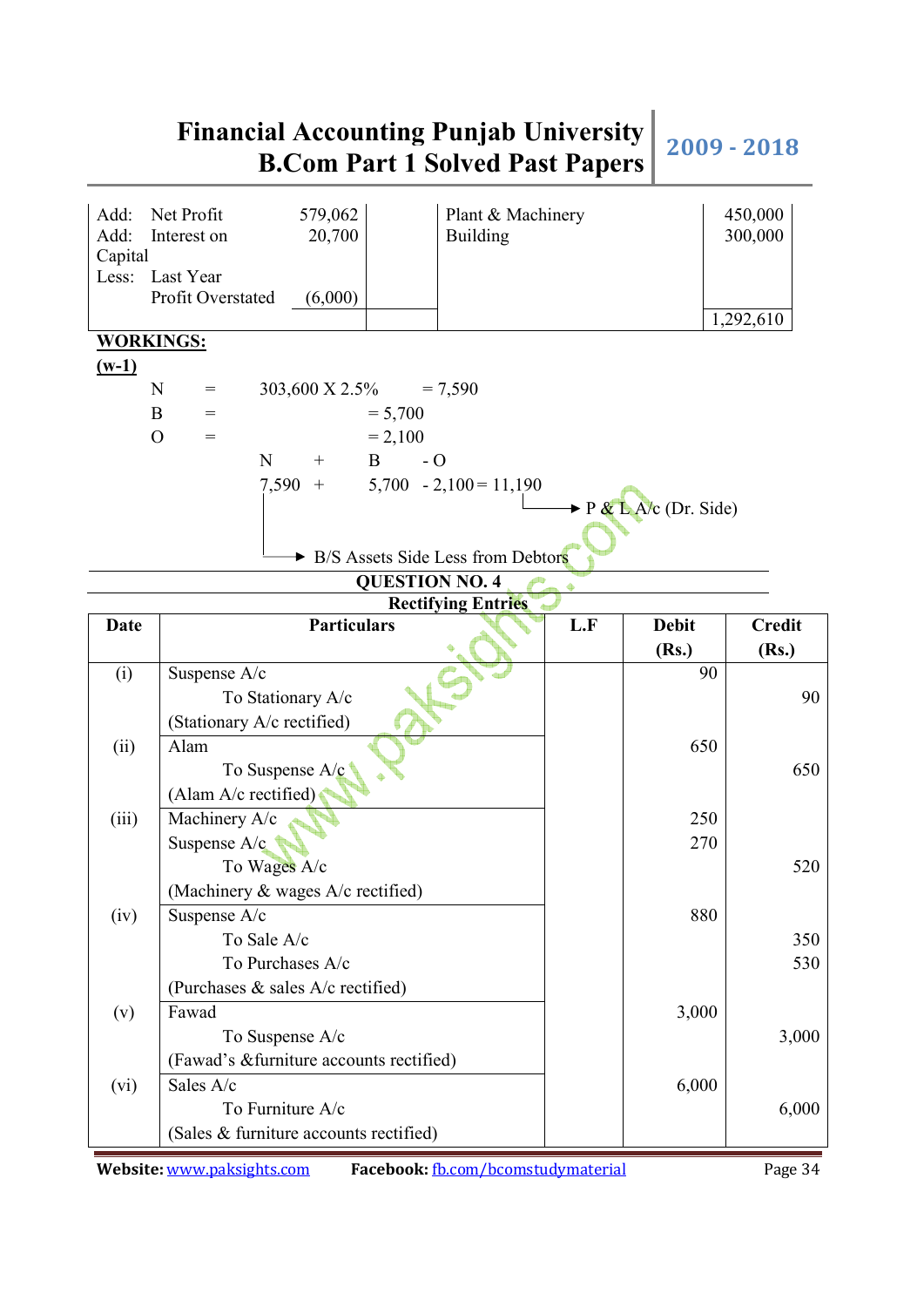| <b>Suspense Account</b>       |                       |                    |       |  |  |
|-------------------------------|-----------------------|--------------------|-------|--|--|
| <b>Particulars</b>            | Rs.                   | <b>Particulars</b> | Rs.   |  |  |
| To Balance b/d                | 2,410                 | By Alam            | 650   |  |  |
| (Difference in Trial Balance) |                       | By Fawad           | 3,000 |  |  |
| To Stationary A/c             | 90                    |                    |       |  |  |
| To Wages A/c                  | 270                   |                    |       |  |  |
| To Sales A/c                  | 350                   |                    |       |  |  |
| To Purchases A/c              | 530                   |                    |       |  |  |
|                               | 3,650                 |                    | 3,650 |  |  |
|                               | <b>QUESTION NO. 5</b> |                    |       |  |  |

Enter five imaginary transactions in Journal, post them in ledger and prepare trial balance.

2005

- Jan. 1 Mr. X started business with cash \$80,000 and furniture \$20,000.
- Jan. 2 Purchased goods on credit worth \$30,000 from Y.
- Jan. 3 Sold goods for cash \$16,000.
- Jan. 4 Sold goods on credit to S for \$10,000
- Jan. 8 Cash received from S \$9,800 in full settlement of his account.

#### *Solution:*

|              | <b>Journal</b>                      |     |                    |                    |
|--------------|-------------------------------------|-----|--------------------|--------------------|
| Date<br>2005 | <b>Particulars</b>                  | L.F | DR.<br>Amount (\$) | Cr.<br>Amount (\$) |
|              | Jan. 1 Cash A/C                     | 5   | 80,000             |                    |
|              | Furniture A/C                       | 7   | 20,000             |                    |
|              | Capital A/C                         | 9   |                    | 1,00,000           |
|              | (Owner invested cash and furniture) |     |                    |                    |
|              | Jan. 2 Purchases Account            | 11  | 30,000             |                    |
|              | Y                                   | 13  |                    | 30,000             |
|              | (Bought goods on credit)            |     |                    |                    |
|              | Jan. 3 Cash A/C                     | 5   | 16,000             |                    |
|              | Sales A/C                           | 15  |                    | 16,000             |
|              | (Sold goods for cash)               |     |                    |                    |
|              | Jan. $4 S A/C$                      | 17  | 10,000             |                    |
|              | Sales A/C                           | 15  |                    | 10,000             |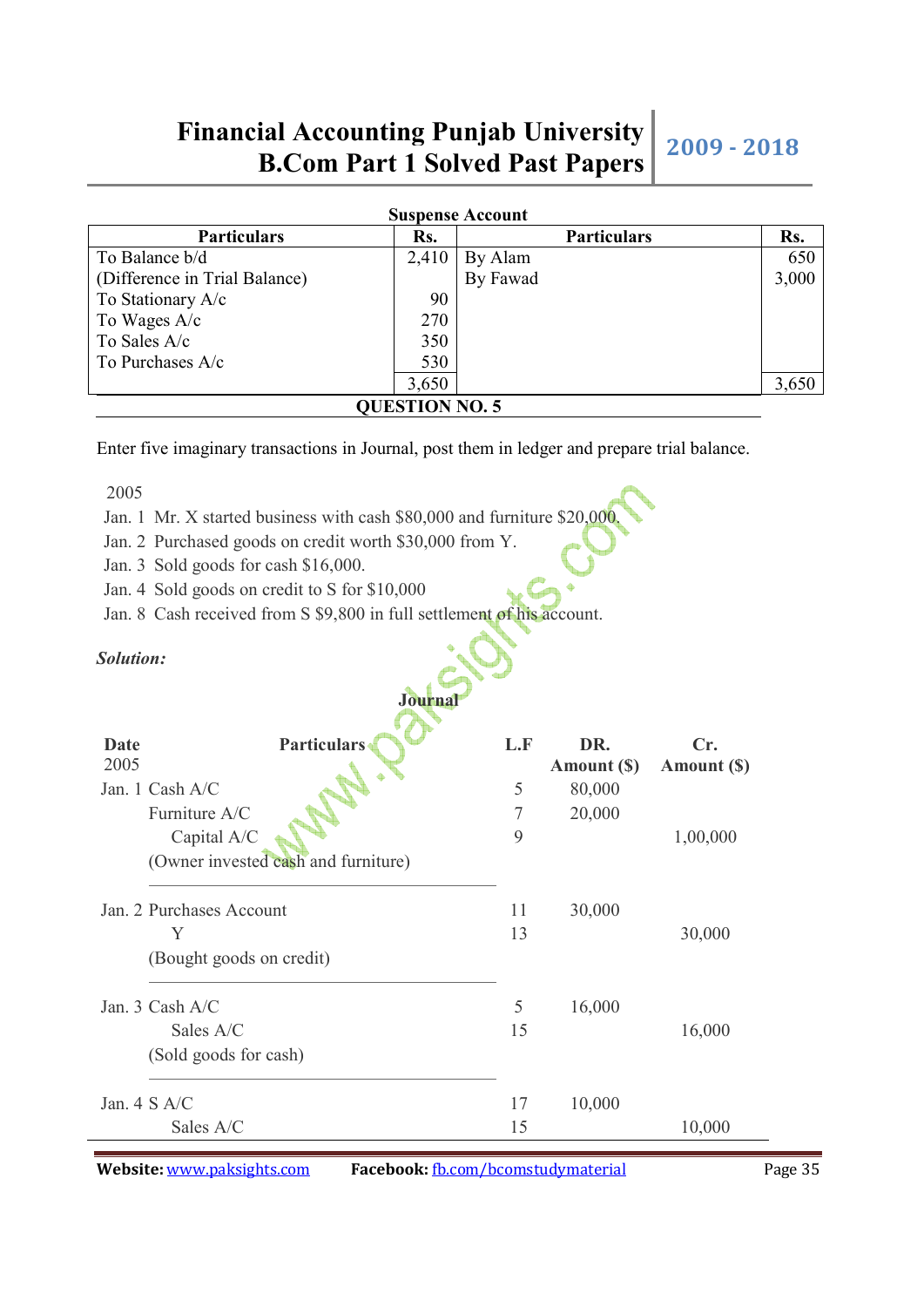| (Sold goods on credit)               |    |       |        |
|--------------------------------------|----|-------|--------|
| Jan. $8$ Cash A/C                    |    | 9,800 |        |
| Discount $A/C$                       | 19 | 200   |        |
| S A/C                                | 17 |       | 10,000 |
| (Cash received and discount allowed) |    |       |        |

**Ledger**

**Cash Account (No.5)**

| Date     | references                            | J.R | Debit  | Credit | Balance |     |
|----------|---------------------------------------|-----|--------|--------|---------|-----|
| 2005     |                                       |     |        |        | Dr.     | Cr. |
| Jan. $1$ | $ $ Capital A/C                       |     | 80,000 |        | 80,000  |     |
|          | Jan. $3$ Sales A/C                    |     | 16,000 |        | 96,000  |     |
| Jan. 8   | $\overline{\mathbf{S} \mathbf{A}}$ /C |     | 9,800  |        | 105,800 |     |

### **Furniture Account (No.7)**

| Date   | references           | J.R<br><b>Debit</b> | Credit | Balance |     |
|--------|----------------------|---------------------|--------|---------|-----|
| 2005   |                      |                     |        | Dr.     | Ur. |
| Jan. 1 | $\alpha$ Capital A/C | 20,000              |        | 20,000  |     |

## **Capital Account (No.9)**

| Date   | references       | J.R | Debit | Credit | <b>Balance</b> |          |
|--------|------------------|-----|-------|--------|----------------|----------|
| 2005   |                  |     |       |        | Dr.            | Cr.      |
| Jan. 1 | $\vert$ Cash A/C |     |       | 80,000 |                | 80,000   |
| Jan.   | Furniture $A/C$  |     |       | 20,000 |                | 1,00,000 |

#### **Purchases Account (No.11)**

| Date | references | J.R | Debit  | Credit | <b>Balance</b> |     |
|------|------------|-----|--------|--------|----------------|-----|
| 2005 |            |     |        |        | Dr.            | U٠. |
| Jan. |            | ັ   | 30,000 |        | 30,000         |     |

#### **Y Account (No.13)**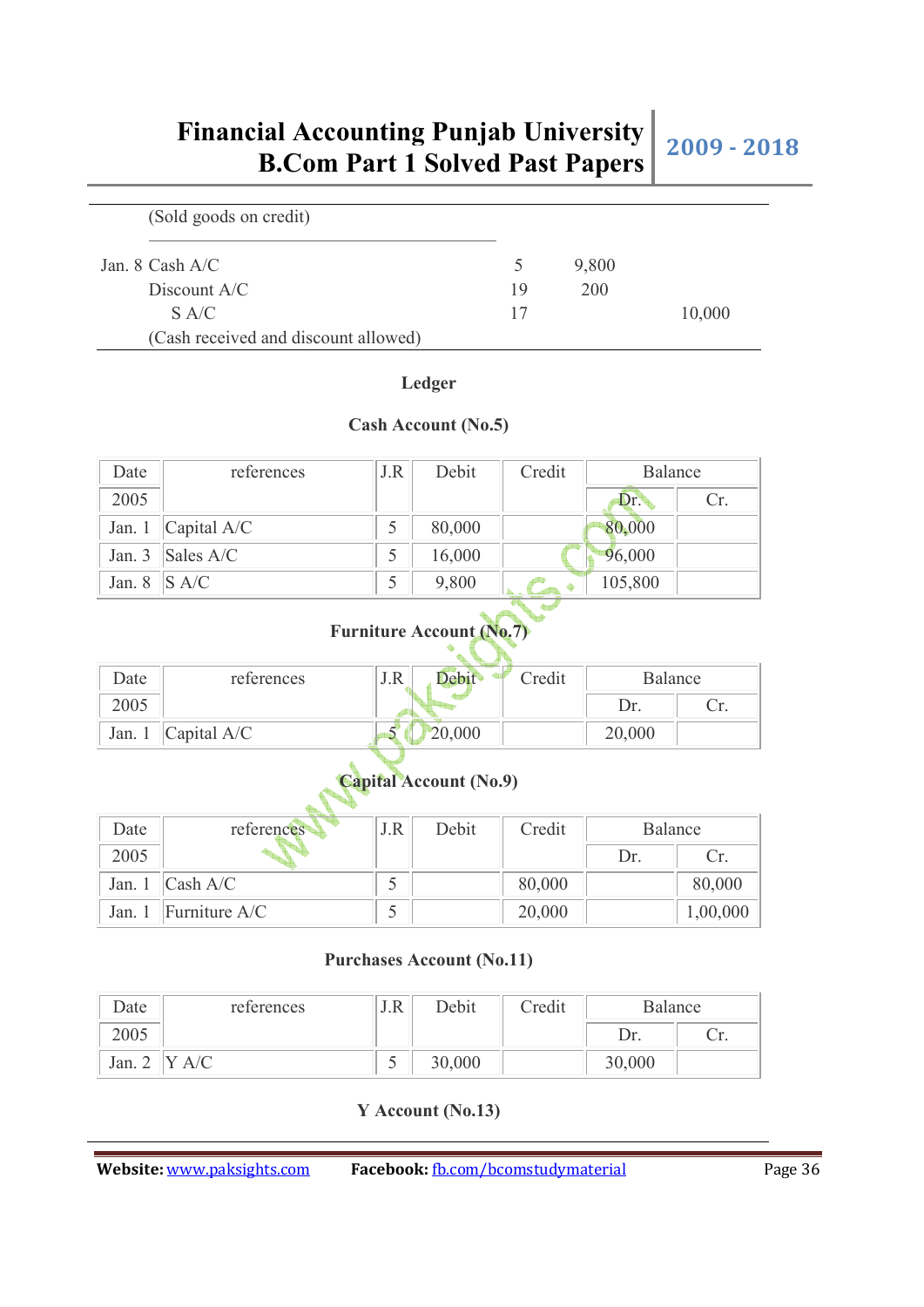| Date   | references    | J.R | Debit | Credit | Balance |        |
|--------|---------------|-----|-------|--------|---------|--------|
| 2005   |               |     |       |        | Dr.     | Ur.    |
| Jan. 2 | Purchases A/C |     |       | 30,000 |         | 30,000 |

#### **Sales Account (No.15)**

| Date              | references         | J.R | Debit | Credit | Balance |        |
|-------------------|--------------------|-----|-------|--------|---------|--------|
| 2005              |                    |     |       |        | Dr.     | Cr.    |
|                   | Jan. 3 $ Cash A/C$ |     |       | 16,000 |         | 16,000 |
| Jan. 4 $\ $ S A/C |                    |     |       | 10,000 |         | 26,000 |

|          |                |     | S Account (No.17) |        |            |     |
|----------|----------------|-----|-------------------|--------|------------|-----|
| Date     | references     | J.R | Debit             | Credit | Balance    |     |
| 2005     |                |     |                   |        | Dr.        | Cr. |
| Jan. $4$ | Sales $A/C$    |     | 10,000            |        | 10,000     |     |
| Jan. 8   | Cash A/C       |     |                   | 9,800  |            |     |
| Jan. $8$ | Discount $A/C$ |     |                   | 200    | <b>Nil</b> |     |

## **Discount Account (No.19)**

| Date   | references | J.R | Debit | Credit | Balance |     |
|--------|------------|-----|-------|--------|---------|-----|
| 2005   |            |     |       |        | Dr.     | Ur. |
| Jan. 8 |            | ັ   | 200   |        | 200     |     |

#### **Trial Balance**

| S. No. | <b>Account Name</b>      | A/C<br>No. | <b>Debit</b> | <b>Credit</b> |
|--------|--------------------------|------------|--------------|---------------|
|        | Cash Account             | 5          | 105,800      |               |
| 2      | <b>Furniture Account</b> |            | 20,000       |               |
| 3      | Capital Account          | 9          |              | 100,000       |
| 4      | Purchases Account        | 11         | 30,000       |               |
| 5      | Y Account                | 13         |              | 30,000        |
| 6      | Sales Account            | 15         |              | 26,000        |
| ⇁      | $S$ Account              | 17         |              |               |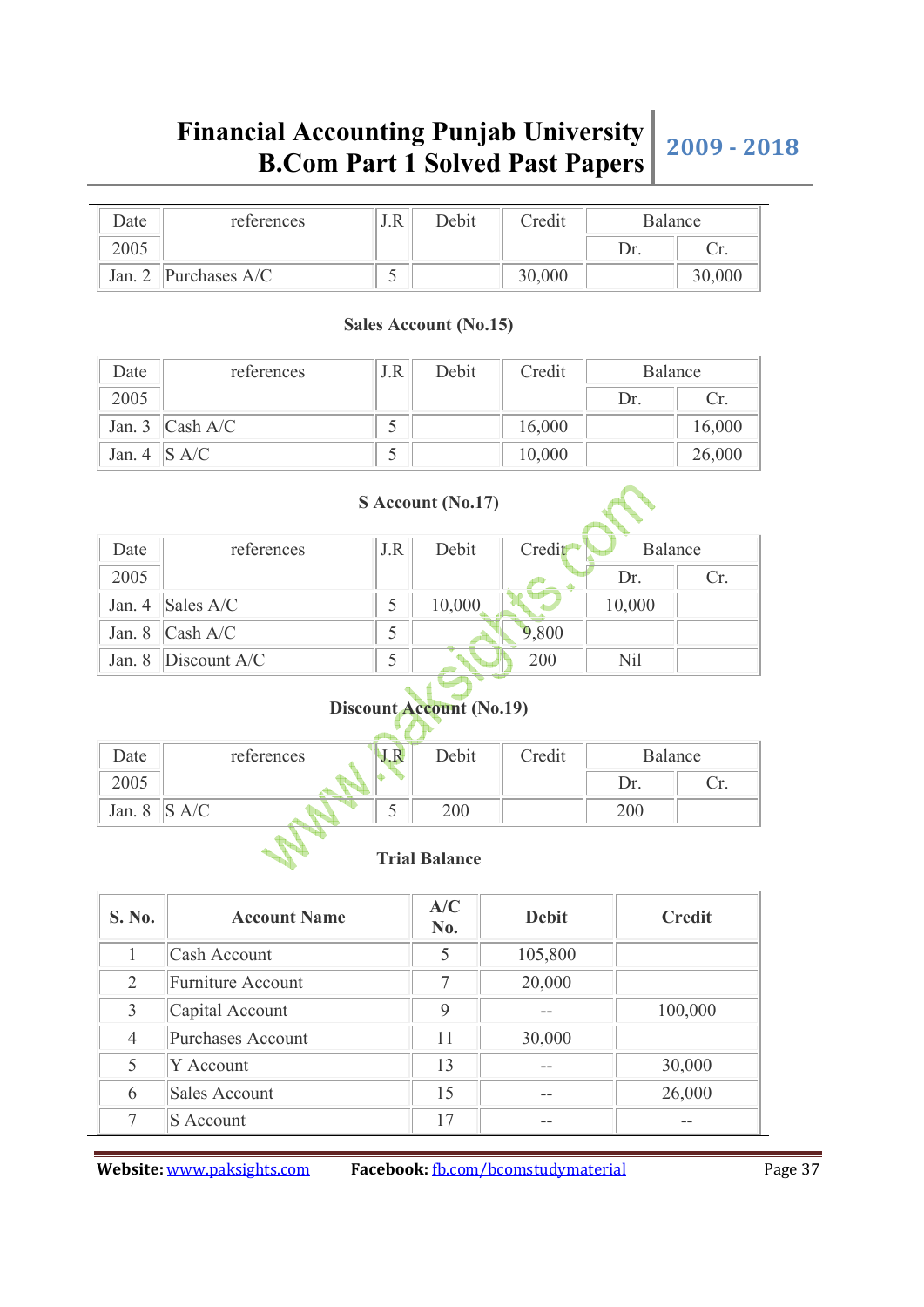|  | 'Uiscount Account | 200     | $- -$    |
|--|-------------------|---------|----------|
|  | l`otal            | 156,000 | 1,56,000 |

*Note:* If an account shows zero balance, it is not necessary to record it in trial balance.

#### **Question No. 6**

**(I)** 

A **trade discount** is one that is allowed by the wholesaler to the retailer, calculated on the list price of the product, whereas **cash discount** is allowed to stimulate instant payment of the goods purchased. The main difference between trade discount and cash discount is that ledger account is opened for a cash discount, but not for a trade discount.

#### **(II)**

#### **Fixed installment method**

The Straight Line Method of depreciation is also called as Fixed Instalment Method or Fixed Percentage on Original Cost Method. In this Straight Line method, each year on every asset an equal amount of money is provided for depreciation until the asset is reduced to nil or its scrap value at the end of the estimated life of the asset. This method provides a uniform amount of depreciation on every asset for each year.

#### **Diminishing Balance Method**

The Diminishing Balance Method is also known as Reducing Instalment Method **or** Written Down Value Method **or** Declining Balance Method**.** In this method, The depreciation is calculated at a certain percentage each year on the value of the asset which is brought forward from the previous year.

In this method, The depreciation charges in the initial periods or at the beginning period is higher than those in the later period. i.e the depreciation in the initial periods is higher when compared to that of the later periods like after 5 years or 10 years although the depreciation rate is fixed over the years and don't change. This method is usually adopted for the assets of plant and machinery.

**(III)** 

#### **Worksheet**

An accounting worksheet is a spreadsheet used to prepare accounting information and reports. Accounting worksheets are most often used in the accounting cycle process to draft an unadjusted trial balance, adjusting journal entries, adjusted trial balance, and financial statements.

#### **Income statement**

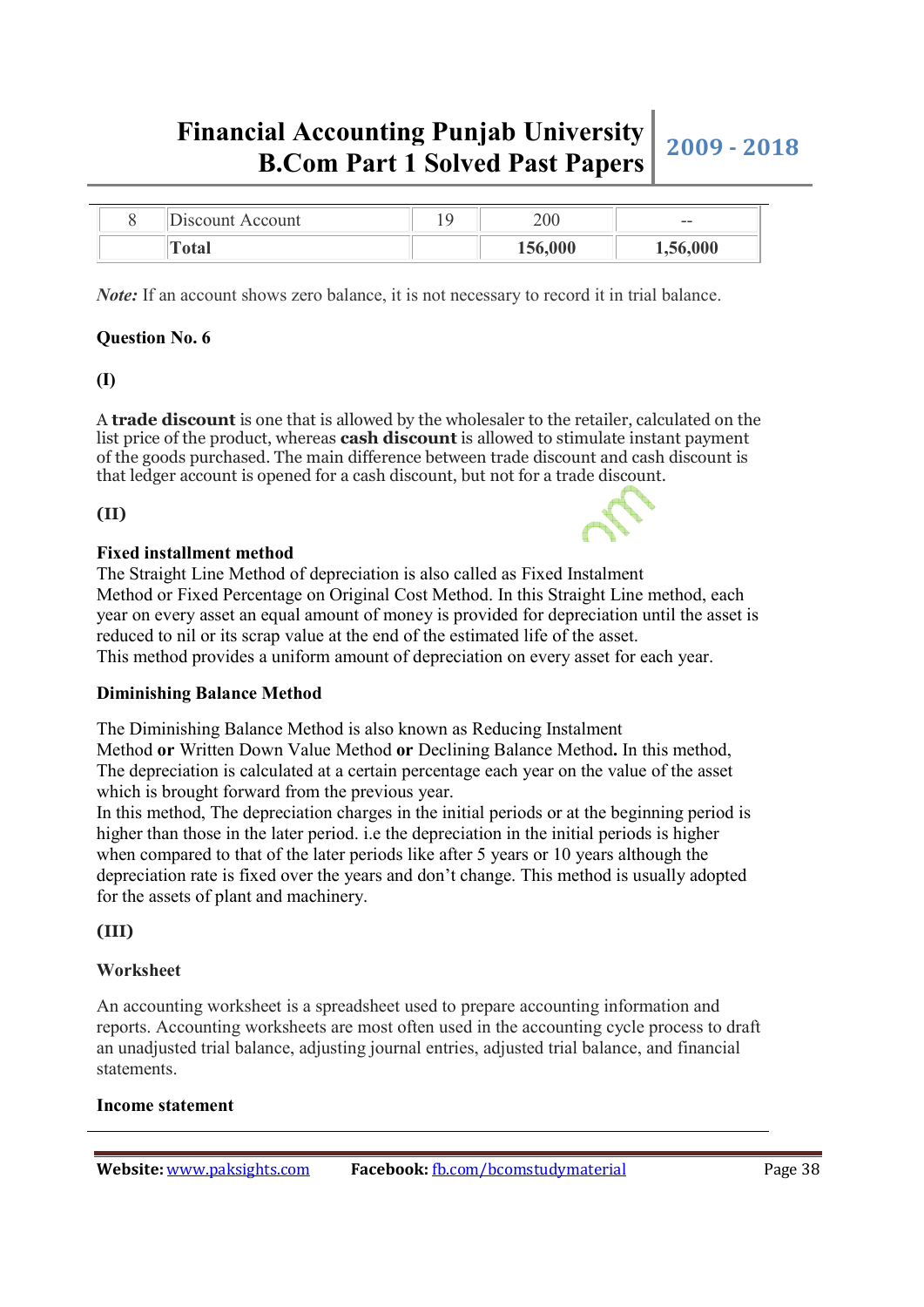## **Financial Accounting Punjab University Example 1 Solved Past Papers 2009 - 2018**<br>**B.Com Part 1 Solved Past Papers** 2009 - 2018

An income statement is one of the three important financial statements used for reporting a company's financial performance over a specific accounting period, with the other two key statements being the balance sheet and the statement of cash flows. Also known as the profit and loss statement or the statement of revenue and expense, the income statement primarily focuses on company's revenues and expenses during a particular period.

#### **(IV)**

#### **Definition of Capital Expenditure**

A *capital expenditure* is an amount spent to acquire or significantly improve the capacity or capabilities of a long-term asset such as equipment or buildings. Usually the cost is recorded in a balance sheet account that is reported under the heading of Property, Plant and Equipment. The asset's cost (except for the cost of land) will then be allocated to depreciation expense over the useful life of the asset. The amount of each period's depreciation expense is also credited to the contra-asset account Accumulated Depreciation.

#### **Examples of Capital Expenditures**

Examples of capital expenditures include the amounts spent to acquire or significantly improve assets such as land, buildings, equipment, furnishings, fixtures, vehicles. The total amount spent on capital expenditures during an accounting year is reported under investment activities on the statement of cash flows.

#### **Definition of Revenue Expenditure**

revenue *expenditure* is an amount that is spent for an expense that will be matched immediately with the revenues reported on the current period's income statement.

**Collar** 

#### **Examples of Revenue Expenditures**

Examples of revenue expenditures include the amounts spent on repairs and maintenance, selling, general and administrative expenses.

| <b>QUESTION NO. 7</b>              |         |                        |         |  |  |
|------------------------------------|---------|------------------------|---------|--|--|
| Mr. Qaiser                         |         |                        |         |  |  |
| <b>Statement of Affairs</b>        |         |                        |         |  |  |
| As on 1 <sup>st</sup> January 2011 |         |                        |         |  |  |
| <b>Liabilities</b>                 | Rs.     | <b>Assets</b>          | Rs.     |  |  |
| <b>Current Liabilities:</b>        |         | <b>Current Assets:</b> |         |  |  |
| <b>Sundry Creditors</b>            | 145,000 | Cash-at-Bank           | 36,000  |  |  |
| Loan from Bank                     | 120,000 | <b>Sundry Debtors</b>  | 280,000 |  |  |
| Other Outstanding Liabilities      | 90,000  | Stock-in-Trade         | 30,000  |  |  |
| <b>Owner's Equity:</b>             |         | <b>Fixed Assets:</b>   |         |  |  |
| Capital (Balancing Figure)         | 163,000 | Land & Building        | 60,000  |  |  |
|                                    |         | Plant & Machinery      | 96,000  |  |  |
|                                    |         | Furniture & Fixture    | 16,000  |  |  |
|                                    | 518,000 |                        | 518,000 |  |  |